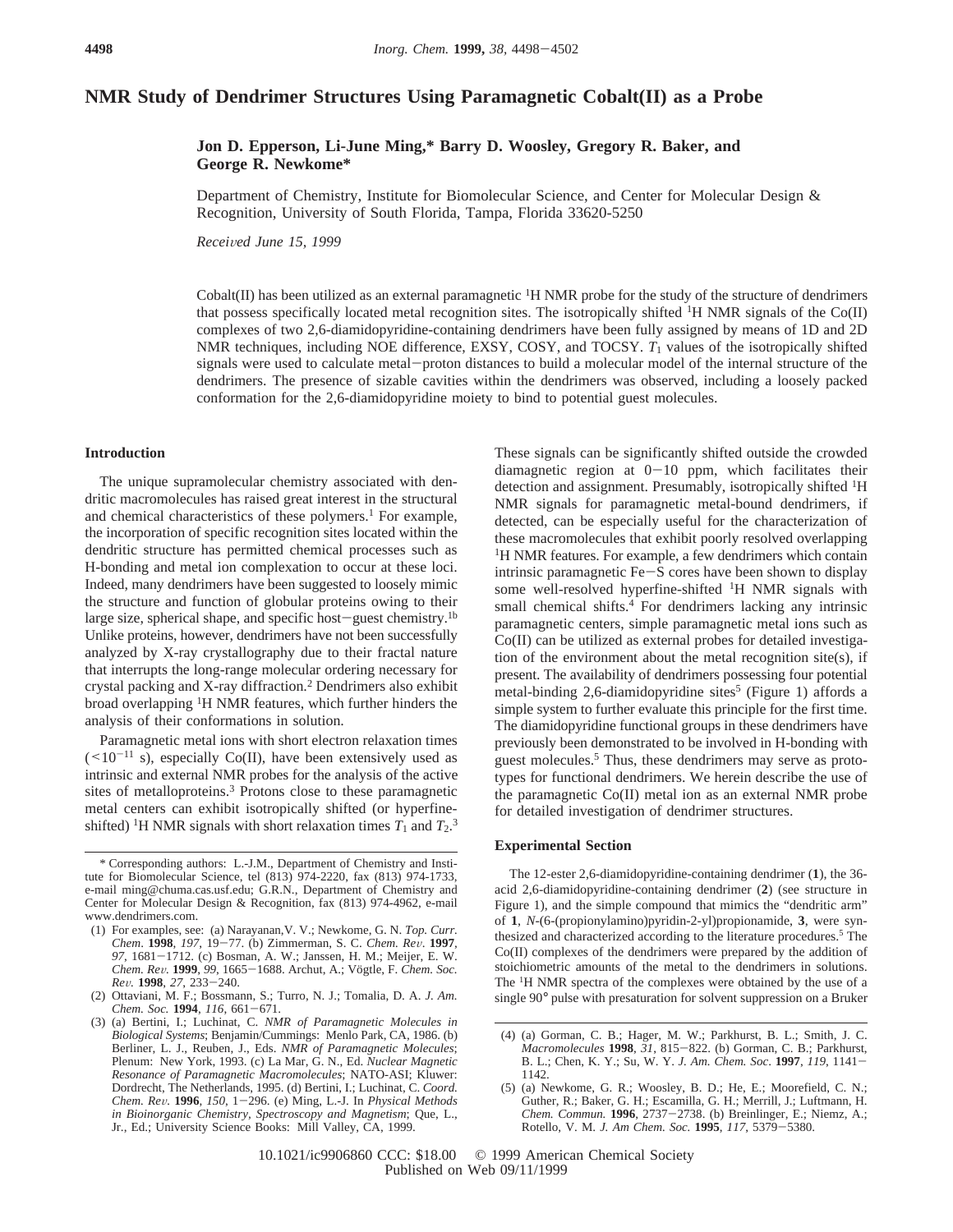

Figure 1. Schematic structure of the 12-ester diamidopyridine dendrimer (**1**) and the 36-acid diamidopyridine dendrimer (**2**) and the 3D model of the  $Co(II)-1$  complex constructed with distance constraints from NMR relaxation times by the use of the Cerius<sup>2</sup> molecular modeling program. Hydrogen atoms are omitted, and other atoms are not labeled in the structures for clarity.

ADX250 spectrometer at 250 MHz. The *T*<sup>1</sup> relaxation time was obtained by the use of the standard inversion-recovery method with a threeparameter fitting program on the spectrometer. The EXSY<sup>6</sup> spectra (using the standard phase-sensitive NOESY sequence), which reveals chemical exchange correlations, and the COSY and TOCSY spectra were obtained with  $1024 \times 256$  data points (zero-filled to  $1024 \times 1024$ ) by the use of the standard pulse programs on the spectrometer with the acquisition parameters properly adjusted, i.e., shorter acquisition, delay, mixing, and spin-lock times.3 A 0°-shifted sine-bell squared window function was applied to both dimensions of the COSY spectra prior to Fourier transformation and processed in the magnitude mode, whereas a 45° to 60° shifted sine-bell squared window function was used in phase-sensitive EXSY and TOCSY experiments. The NOE difference spectra on dendrimer **2** in CH3OH (to avoid deuterium exchange) were obtained with the saturation pulse on (addition) and off (subtraction) the signal of interest using the WEFT sequence<sup>7</sup> for solvent suppression.

In paramagnetic molecules, the paramagnetic contribution to the nuclear relaxation rates is proportional to the negative sixth power of the distance between the resonating nucleus and the paramagnetic center, i.e.,  $T_{1,2M}^{-1} \propto r_{M-H}^{-6.3}$  The diamagnetic contribution to nuclear relaxation is usually minimal when compared with the nonpresentation relaxation is usually minimal when compared with the paramagnetic contribution, particularly for isotropically shifted signals with observed *T*<sup>1</sup> less than 100 ms in which the diamagnetic contribution is expected to be less than 10%. Thus, the Co(II)-proton distances can be estimated by the equation  $r_{Co-H} = r_{ref} (T_1/T_{1ref})^{1/6}$ , in which  $r_{Co-H}$  is the distance between a proton with relaxation time  $T_1$  and the Co(II) ion and  $r_{ref}$  is the distance between a rigid reference proton and the Co(II) center. Ring proton e (see structure in Figure 1) with a relaxation time  $T_{1ref}$  = 39.1 ms is used as the reference which is fixed to be 5.08 Å away from Co(II) according to the structures of several similar pyridinecontaining complexes.8 The structural model for the metal-binding site in the complex  $Co(II)-1$  was built by the use of Cerius<sup>2</sup> software

(7) Inubushi, T.; Becker, E. D. *J. Magn. Reson.* **<sup>1983</sup>**, *<sup>51</sup>*, 128-133.



**Figure 2.** <sup>1</sup>H NMR spectra (250 MHz, 298 K,  $CD_3OH$ ) of complexes  $Co(II)$ – $(3)_2$  (A),  $Co(II)$ – $3$  (B),  $Co(II)$ – $1$  (C), and  $Co(II)$ – $2$  (D). The 1D NOE difference spectra in part D are obtained with the signals at  $-11$  ppm (top) and  $-19$  ppm (bottom) saturated for 50 ms. Labels of the signals correspond to the structure shown in Figure 1. Signals d, h, and l are solvent exchangeable and disappear when the complexes are dissolved in methanol-*d*4.

(Molecular Simulations, San Diego, CA) with distance constraints obtained from the nuclear relaxation times described above.

### **Results and Discussion**

The binding of Co(II) to dendrimer **1** can be clearly monitored through the isotropically shifted 1H NMR features which can be studied in detail by means of 1D and 2D NMR technqiues. Upon addition of less than 1 equiv of Co(II) to the dendrimer, not all the metal-binding diamidopyridine sites of the four arms are occupied by the Co(II) ion. The metal-binding pattern of the dendrimer can be clearly observed under this condition, in which a quasi-selective metal binding pattern was established. As a result, protons from the Co(II)-bound dendritic arms display hyperfine-shifted 1H NMR signals with large chemical shifts in a spectral window of ca. 80 ppm (Figure 2C). A detailed NMR analysis (discussed below) reveals other arms that are not directly bound to the metal ion yet still exhibit noticeable isotropic shifts, which is possibly attributable to the dipolar shift mechanism.3 Moreover, a third set of signals are also present in the diamagnetic region of <sup>∼</sup>0-10 ppm that are due to the metal-free dendrimer molecules. The much larger dendrimer **2** with one more generation also exhibits very similar isotropically shifted <sup>1</sup>H NMR features upon addition of  $\leq$  1 equiv of Co(II) (Figure 2D), similar to dendrimer **1**. The similar spectral features indicate that the metal-binding pattern and the ligand configuration around the metal-binding site in this larger dendrimer **2** are similar to those in the smaller dendrimer **1**. However, the broadness of the spectral features of dendrimer **2** due to its larger size hinders fine analysis of the metal-binding environment of this dendrimer in solution. We thus first chose to investigate in detail and discuss here the NMR study of the smaller dendrimer **1**, which exhibits well-resolved hyperfine-shifted 1H NMR features, to shed light on the structure of the larger dendrimer **2** and other similar dendrimers.

The metal-binding properties and the overall structure of dendrimer **1** can be partially revealed upon the binding of 1

<sup>(6)</sup> Abbreviations: COSY, (through bond) correlation spectroscopy; EXSY, (chemical) exchange spectroscopy; NOE, nuclear Overhauser effect; NOESY, nuclear Overhauser enhancement spectroscopy; TOCSY, (through bond) total correlation spectroscopy; WEFT, water elimination Fourier transformation.

<sup>(8)</sup> Ming, L.-J.; Lauffer, R. B.; Que, L., Jr. *Inorg. Chem*. **<sup>1990</sup>**, *<sup>29</sup>*, 3060- 3064.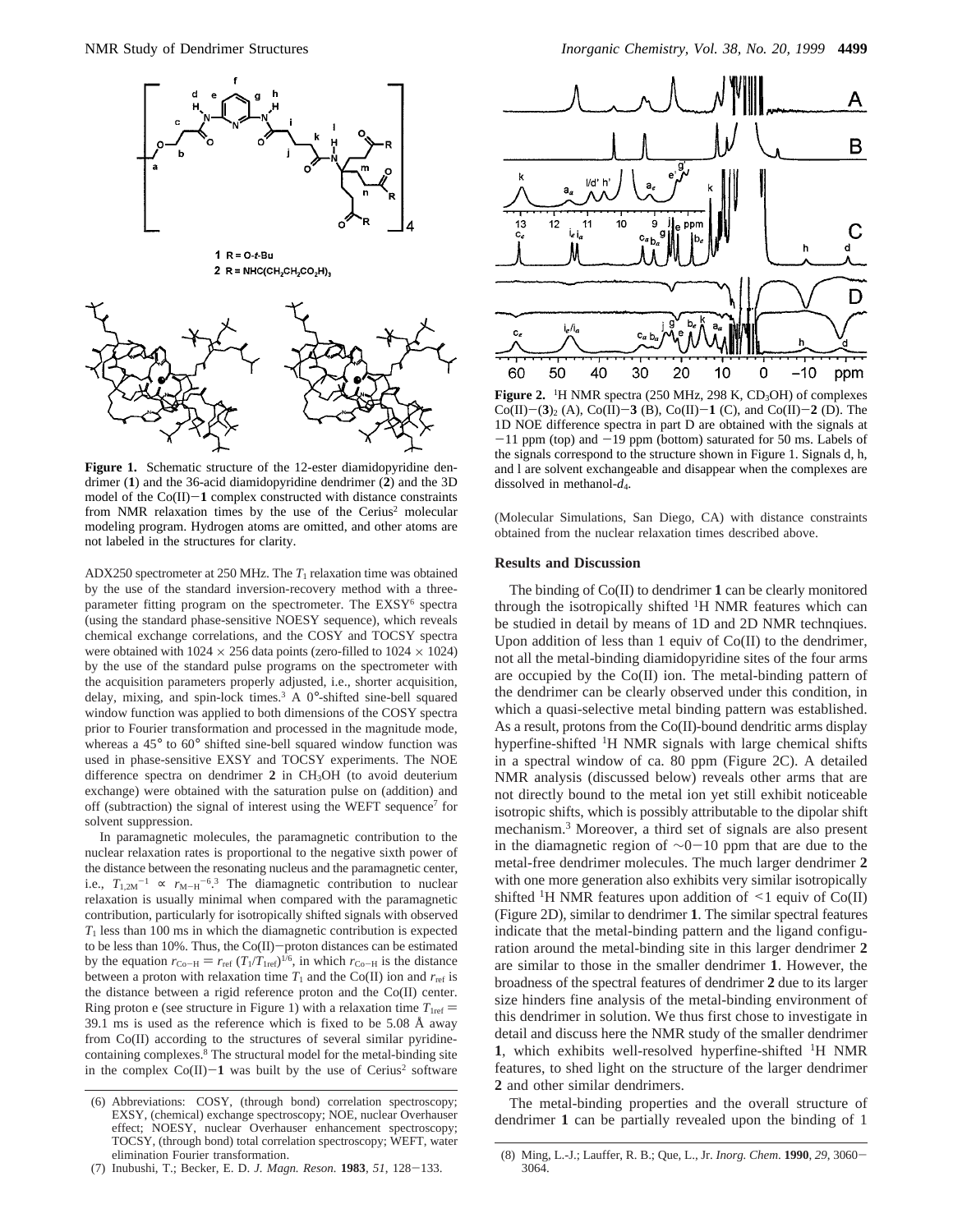equiv of  $Co(II)$ . This dendrimer, with a quaternary sp<sup>3</sup> carbon center, affords a tetrahedral  $T_d$  symmetry with four equivalent arms.5 The detection of three sets of NMR features, far shifted, much less shifted, and diamagnetic, reflects two possibilities for metal binding: (i) metal binding to the four individual arms sequentially and (ii) a cooperative binding of two arms to the metal ion. In the case of (i), the binding of Co(II) to one of the four arms would presumably afford a pseudo- $C_{3v}$  symmetry, leaving three equivalent free arms with respect to a fast rotating  $Co(II)$ -bound arm. In the case of (ii), the binding of two arms to Co(II) affords a  $C_{2v}$  symmetry and two equivalent free arms. The three sets of NMR signals are observed to correlate with each other in the EXSY spectra (see later), which indicates the presence of fast exchange between the Co(II)-bound and free forms of the dendrimer as shown in the equilibrium

$$
Co(II) + 1 \rightleftharpoons Co(II) - 1 \tag{1}
$$

According to this equilibrium, one set of the NMR signals is due to the metal-bound arm(s) in the complex  $Co(II)-1$ , the second set due to the "proximal" metal-unbound arms in the complex  $Co(II)-1$ , and the third set due to the metal-free form **1** in eq 1. The NMR results described above, although consistent with equilibrium 1, do not allow the distinction of the two different metal-binding modes (i) and (ii). We thus investigated this problem from a different approach.

Metal ions are known to bind simple ligands in a sequential manner due to the different stepwise constants *Ki*'s (or the overall formation constants  $\beta_i$ 's),<sup>9</sup> which afford different complexes with different metal:ligand ratios that presumably should exhibit characteristic NMR spectra. In case of paramagnetic metal ions, the isotropically shifted 1H NMR features of these complexes should be significantly different due to the very different magnetic environments of the ligands in the different complexes, as shown in the metal-daunomycin complexes with different metal-to-ligand ratios.<sup>10</sup> The metal-binding property of the simple molecule **3**, which represents the metal-binding moiety of the dendrimer **1**, was thus studied by means of NMR. The cobalt(II) ion can presumably bind either one or two molecules of the tridentate ligand **3** (via one pyridine and two carbonyl groups) to afford a 1:1 Co(II)-3 or 1:2 Co(II)-3<sub>2</sub> complex. The 1:1 complex is more favorably formed with excess amount of metal, whereas the 1:2 complex can be formed with an excess amount of ligand. Since the hyperfine-shifted features are detected only for the Co(II)-bound ligands, the 1:1 and 1:2 complexes can be studied in situ despite the presence of an excess amount of the metal and the ligand, respectively. The <sup>1</sup>H NMR spectra of these two complexes have been acquired which are quite distinguished from each other (spectra A and B in Figure 2). The isotropically shifted signals of these two complexes can be easily assigned on the basis of their relaxation times and exchanges in EXSY with their diamagnetic metalfree counterparts. The farther shifted signal is due to protons equivalent to those labeled c and i and the less shifted one is an overlap and is equivalent to protons e, g, b, and j. The chemical shifts of the ring 3,5-protons (protons e and g) in the dendrimer complexes  $Co(II)-1$  and  $Co(II)-2$  are very close to those in the 1:2  $Co(II) - 3<sub>2</sub>$  complex (spectrum A). Moreover, the average of the chemical shifts of the axial- and equatoriallike CH<sub>2</sub> protons (signals  $c_{a/e}$ ,  $i_{a/e}$ ,  $b_{a/e}$ , and j) in Co(II)-1 and  $Co(II)-2$  are also very similar to the chemical shifts of the  $CH<sub>2</sub>$ 



**Figure 3.** 1H EXSY spectrum (250 MHz, 298 K, 20 ms mixing time, 133 ms recycle time) of Co(II)-1 in 2:3 CH<sub>3</sub>OH/CD<sub>3</sub>OD. Labels for the peaks correspond to the structure shown in Figure 1.

and the methyl signals of the free-rotating propylamide group in  $Co(II)-3<sub>2</sub>$  but quite different from those in the 1:1  $Co(II)-3$ complex. This observation indicates that Co(II) is coordinated to two dendritic arms of **1** and **2** in a cooperative manner as described in case ii above. This cooperativity of the dendritic arms has to be taken into consideration in the future design of "functional dendrimers".

The relatively sharp hyperfine-shifted signals of  $Co(II)-1$ allow all the signals to be assigned by means of 1D and 2D NMR techniques. There are five hyperfine-shifted solventexchangeable 1H NMR signals detected in the spectrum of Co-  $(II)$  $-1$  (Figure 2C), including the signals at 10.9 (11.9 and 11.4 ppm at 273 K), 10.5,  $-10.3$ , and  $-20.5$  ppm with  $T_1$  values (273 K) of 39.2, 63.7, 60.7, 13.4, and 14.6 ms, respectively. The signals at  $-10.3$  and  $-20.5$  ppm with the shortest relaxation times can be unambiguously assigned to the 2,6-diamidopyridine NH protons (h and d) on the Co(II)-bound arm. These NH protons are likely to be shifted upfield by a through-bond spin polarization mechanism induced by the Co(II) ion coordinated to the amide carbonyl oxygens.8 A significant dipolar shift contribution can be excluded since there is no indication of such a mechanism to a great extent on any other protons. If the metal ion were coordinated through the amide nitrogens, the NH signals would be shifted farther upfield (in the range  $-150$  to  $-200$  ppm)<sup>11</sup> and their  $T_1$  values would be much shorter ( $\leq 5$ ) ms) or the NH proton would be deprotonated and not detected; however, this is not the case. A computed structure (see later) also shows that the h and d NH protons are pointed away from the Co(II) ion at 4.25 and 4.31 Å, respectively, with respect to the pyridyl meta protons (39.1 ms) at 5.08 Å. These distances are consistent with the carbonyl oxygen coordination.

The assignment of the five solvent-exchangeable signals can be fully established using the EXSY technique, as they displayed cross peaks to their appropriate diamagnetic counterparts at 7.26, 9.65, 9.76, 9.76, and 9.65 ppm (cross signals 12, 4′, 8′′, 8, and 4, respectively, in Figure 3). The signal at 10.9 ppm (11.9 ppm at 273 K) is assigned to the amide NH l proton on the  $Co(II)$ coordinated arm 5.08 Å away from the metal on the basis of its relaxation time. The downfield chemical shift of this signal, as opposed to the upfield-shifted h and d signals described above, indicates an absence of through-bond spin polarization. The h′ and d′ signals at 10.9 (11.4 ppm at 273 K) and 10.5 ppm display (9) Cotton, A. A.; Wilkinson, G. *Ad*V*anced Inorganic Chemistry*, 5th ed.;

Wiley: New York, 1988.

<sup>(10)</sup> Wei, X.; Ming, L.-J. *Inorg. Chem.* **<sup>1998</sup>**, *<sup>37</sup>*, 2255-2262. (11) Milner, R. S.; Pratt, L. *Discuss. Faraday Soc*. **<sup>1962</sup>**, *<sup>34</sup>*, 88-95.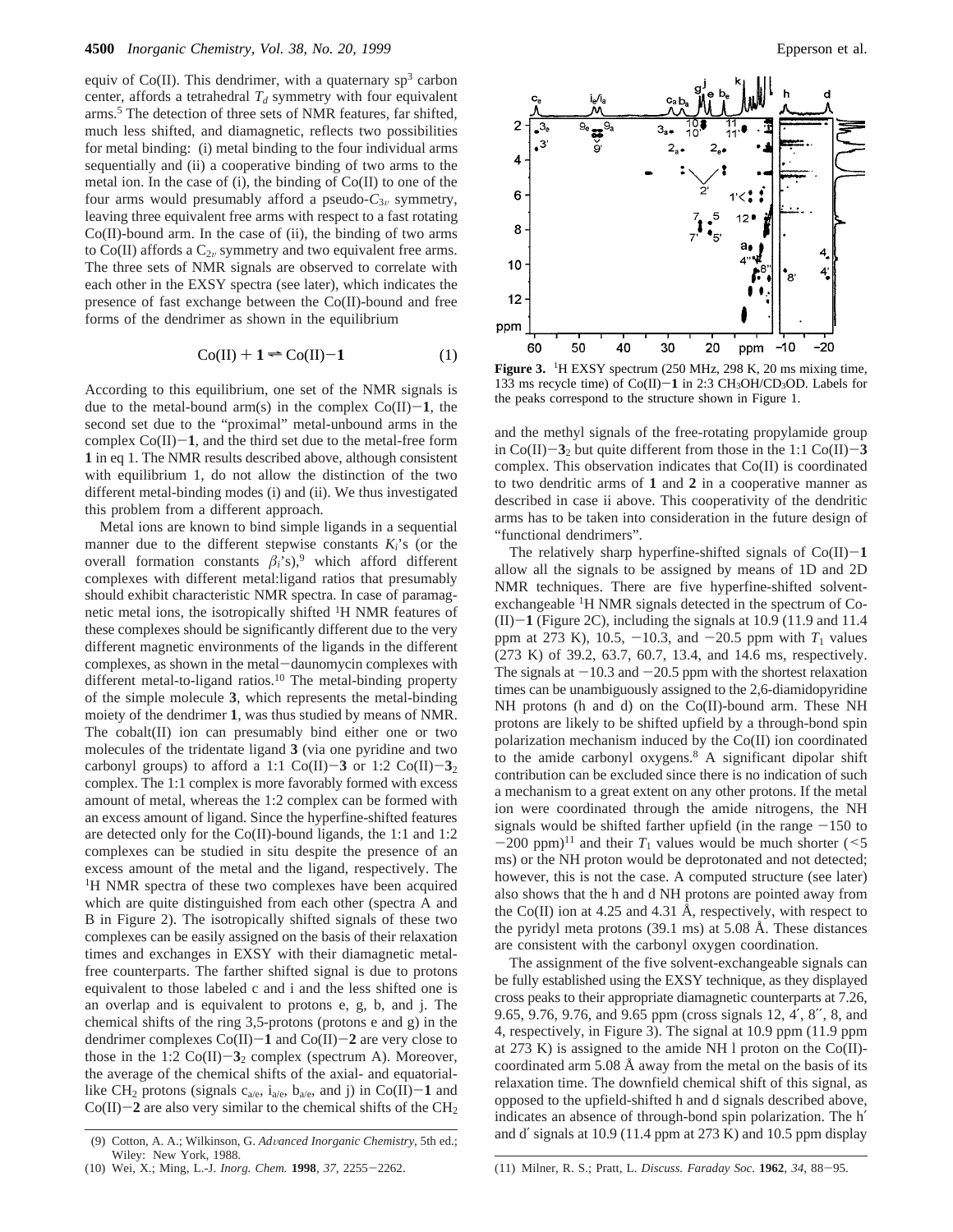

Figure 4. <sup>1</sup>H TOCSY (A) and EXSY (B) spectra (250 MHz, ambient temperature, 30 and 80 ms mixing time, and 190 and 240 ms recycle time, respectively) of  $Co(II)-1$  in methanol- $d_4$ . Labels correspond to the structure shown in Figure 1. The cross signals 1, 4, 5, and 7 are also detected in the COSY spectrum of the complex.

relatively longer  $T_1$  values and are attributed to the 2,6diamidopyridine NH protons of the "proximal" noncoordinated dendritic arms  $\sim$ 5.5 Å away from the Co(II). However, due to the presence of the fast equilibrium, which may contribute to the measured relaxation, this distance derived from the relaxation times for the noncoordinated arms serves as a minimum distance. Only a small downfield hyperfine shift is observed for these signals, indicating this dendritic arm is not bound to Co(II).

The signals at 59.4 and 29.5 ppm display cross peaks to each other in EXSY, TOCSY, and COSY spectra (cross peaks 1 and c in Figure 4) along with an exchange peak to their diamagnetic counterparts overlapped at 2.4 ppm (cross peaks  $3<sub>e</sub>$  and  $3<sub>a</sub>$  in Figure 3). These two signals can thus be assigned to the inner methylene  $CH<sub>2</sub>CONH$  geminal protons ( $c<sub>e</sub>$  and  $c<sub>a</sub>$  for the equatorial-like and axial-like protons, respectively; see later ). The same protons on the "proximal" noncoordinated dendritic arm at 3.36 ppm (c′) also display an exchange peak with the 2.4 ppm signal. A through-bond correlation in the TOCSY spectrum between the two signals  $c_{e/a}$  and the two signals of the adjacent methylene protons  $(b_{e/a})$  at 26.7 and 17.5 ppm is also noted (cross peaks 2 and 3 in Figure 4). The latter protons in turn display cross peaks to each other in the EXSY, TOCSY, and COSY spectra (cross peaks 4 and b in Figure 4), along with exchange peaks to their diamagnetic counterpart at 3.4 ppm (cross peaks  $2_e$  and  $2_a$  in Figure 3) and the counterpart on the "proximal" arm (cross peaks 2′ in Figure 3). The 2D NMR studies thus conclude the assignments of these signals. The geminal pair  $a_{e/a}$  can also be assigned in a similar way.

The dramatic difference in chemical shift between the geminal protons in the pairs  $c_{e/a}$  and  $b_{e/a}$  must be attributed to their very different configurations, such as one in an equatorial-like position and the other in an axial-like position with respect to the Co(II)-carbonyl plane. This dramatic difference between geminal pairs has been previously observed and rationalized in several metal complexes of amino acids and amines.<sup>10,12</sup> The equatorial-like protons at 59.4  $(c_e)$  and 17.5 ppm  $(b_e)$  are found farther away from the metal ion as indicated by their larger  $T_1$ 

values (31.6 and 39.1 ms, respectively) compared to the  $T_1$ values of their axial-like geminal partners  $c_a$  and  $b_a$  (16.4 and 14.8 ms, respectively). The detection of exchange cross peaks among the geminal partners  $a_{e/a}$ ,  $b_{e/a}$ ,  $c_{e/a}$ , and  $i_{e/a}$  (cross peaks a, b, c, and i, respectively, in Figures 3 and 4) suggests the presence of a certain flexibility of the geminal pairs, such as that due to exchange with the free-rotating metal-free form in which the geminal pairs are equivalent.

The TOCSY spectrum of  $Co(II)-1$  shows cross peaks between the three pairs of adjacent methylene protons distal to the Co(II)-coordinated pyridine, i.e.,  $i_{e/a}$ , j, and k at 46.6/45.4, 22.1, and 12.9 ppm, respectively (cross peaks  $5$  and  $7-10$  in Figure 4). This observation allows us to assign these signals to the spin system  $CH_2-CH_2-CH_2$ . Exchange cross peaks with their diamagnetic counterpart at 2.33/2.33, 1.81, and 2.12 ppm, respectively, are also observed for these hyperfine-shifted signals in the EXSY spectrum (cross peaks  $9-11$  in Figure 3). The geminal i<sub>e/a</sub> protons display similar  $T_1$  values of 20.7 and 20.5 ms, respectively, and are thus both pointed away from the Co- (II) ion with about the same distance to the metal. The same or much smaller difference in chemical shifts between the geminal pairs in the i-k methylenes near the surface of the dendrimer compared to the significantly larger difference in the  $a-c$ methylenes indicates greater rotational freedom for the region closer to the surface that "averages" the two different positions of the methylene protons.

Despite the good resolution of the hyperfine-shifted 1H NMR features of **1** that allows several COSY and TOCSY cross peaks to be detected, the fast nuclear relaxation rates and the small molecular size preclude obtaining more detailed structural information by means of NOE techniques. This is because the NOE intensity in paramagnetic macromolecules is proportional to the rotational correlation time and inversely proportional to the nuclear relaxation rates.3 The availability of the larger second-generation dendrimer 2 ( $R = 2$  in Figure 1) with 36 terminal carboxylic acids allowed a more detailed investigation of the configuration of the metal-binding environment by the use of NOE techniques due to the significant increase of the molecular size (thus the rotational correlation time); i.e.,  $MW = 4.9$  kDa for  $2$  vs  $2.8$  kDa for  $1$ . The complete assignment of  $Co(II)-1$  greatly assists the assignment of the much broader and less resolved signals for  $Co(II)-2$  by means of similar techniques described above for Co(II)-**1**. The similar spectral features are indicative of similar metal-binding environments between these two Co(II)-dendrimer complexes. As observed for Co(II)-**1**, the 2,6-bis(amido)pyridine NH protons of Co-  $(II)$ -2 are also found in the upfield region at  $-11$  and  $-19$ ppm (h and d), which display strong negative NOE's to their adjacent methylene protons (c and i) and pyridine 3,5-protons (e and g) (difference spectra in Figure 2D). Furthermore, the -19 ppm signal (d) is clearly shown to exhibit an NOE to only the equatorial methylene proton  $(c_e)$  at 61 ppm, confirming the configurations for the NH protons and the methylene protons in  $Co(II)-1$  described above. The computed structure, with distance constraints obtained from relaxation times, indicates a staggered conformation for the b and c methylenes (Figure 1), also consistent with the configuration described here.

The terminal *tert*-butyl methyl groups and the adjacent m and n methylenes of the Co(II)-dendrimer complexes are not isotropically shifted, suggesting that the dendritic termini are not directed inwardly toward the Co(II) ion. This observation supports the presence of mobile structures capable of forming internal cavities where host-guest interactions are possible.<sup>13</sup> If the density of a dendrimer interior were to increase with the

<sup>(12) (</sup>a) Sarneski, J. E.; Reilley, C. N. *Inorg. Chem.* **<sup>1974</sup>**, *<sup>13</sup>*, 977-988. (b) Dei, A. *Inorg. Chem.* **<sup>1979</sup>**, *<sup>18</sup>*, 891-894. (c) Ming, L.-J.; Jang, H. G.; Que, L., Jr. *Inorg. Chem.* **<sup>1992</sup>**, *<sup>31</sup>*, 359-364.